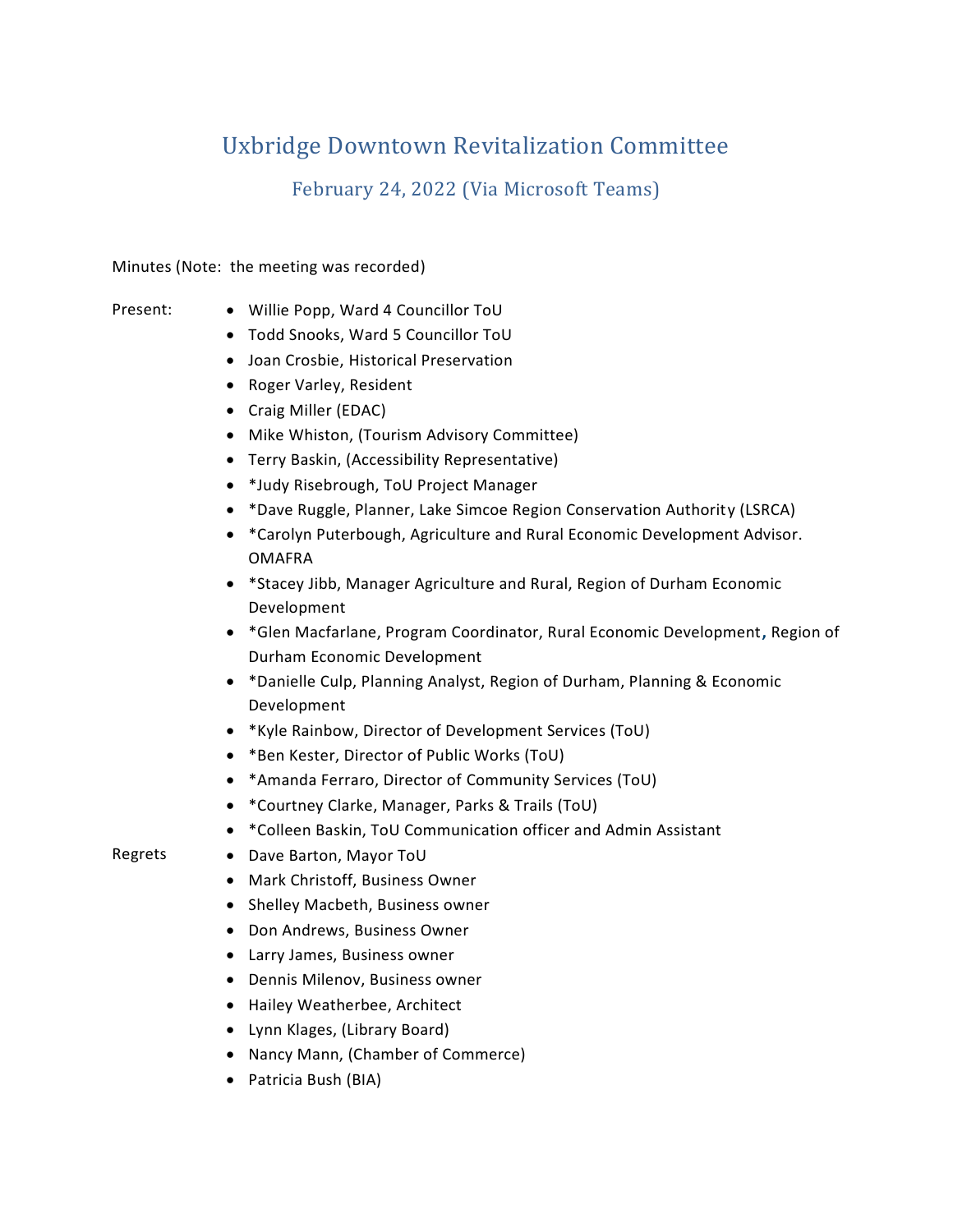- \*Kristi Honey, ToU CAO / Project Sponsor
- \*Kristyn Chambers, North Durham Tourism Specialist, Region of Durham Economic Development
- \*Ashlea Brown, Dir. Regulations, Lake Simcoe Region Conservation Authority (LSRCA)
- \*Mike Klose, ToU Building Inspector
- \*Debbie Leroux, ToU Clerk and Director of Legislative Services
- \*Tobi Lee, ToU Deputy Treasurer

(*note: \* indicates a committee resource*)

### **1. Disclosure of pecuniary interests:**

Judy Risebrough, opened the meeting at 1:34 and asked if anyone had a disclosure to bring forward. None were presented.

### **2. Review of the agenda:**

Judy presented revisions for the agenda. Roger Varley motioned to approve the revised agenda, Mike Whiston seconded. Approved



## **3. Review of Minutes of last meeting:**

Judy presented the minutes of the January 27, 2022 meeting. Craig Miller motioned to approve, Todd Snooks seconded. Approved



## **4. Business arising out of the minutes:**

- 1) Judy informed the committee that the surveys reports and the TPP report were provided to Council on February  $7<sup>th</sup>$ . The TPP report was approved by Council. They are now all posted on the My Uxbridge Downtown website.
- 2) Judy informed the committee of the two pieces of correspondence that had been forwarded to the committee from Council.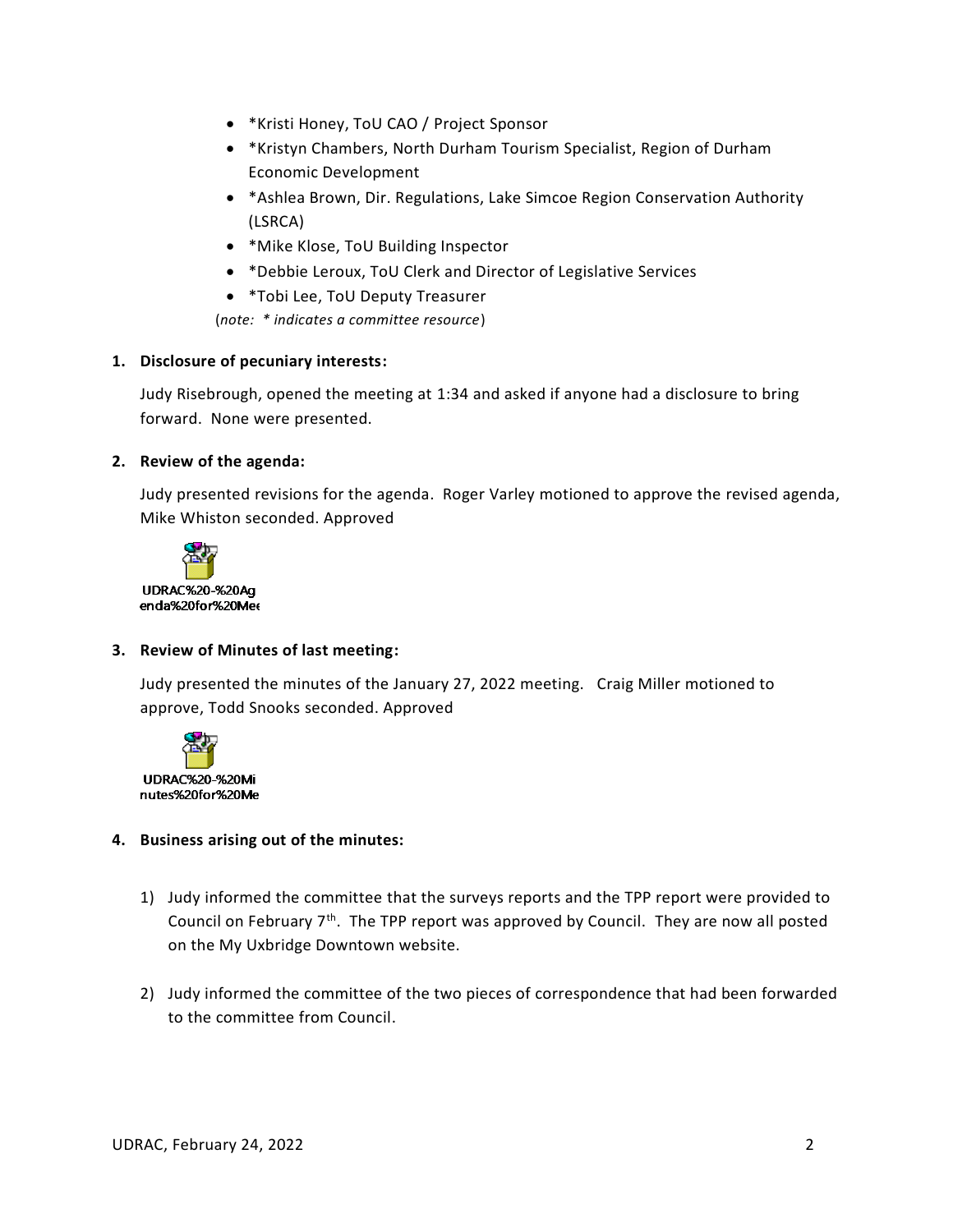3) Ben informed the committee that the Township is waiting on a letter from ACON to answer the questions raised by LSRCA related to the culvert. This is expected shortly. Dave Ruggle confirmed that the floodplain mapping should be done shortly.

# **5. Project Plan Update**

- 1. Strategic Plan and Action Plan update
	- Judy walked the committee through the draft Downtown Revitalization Report.
		- The following revisions were requested.
			- a) Prioritize the key action items on the three charts by listing high to low or using some other indicator like colours (low med high) rather than alphabetically.
			- b) Indication to the importance of Council Leadership moving forward.
			- c) As parking is a foundational element of Revitalization, it was recommended that the reference to undertaking parking plans should reference both addressing current needs and future state studies.
- 2. The committee discussed the next steps for the Committee. With the completion of the report, it was agreed that the purpose of the committee has been achieved. The group then discussed a possible role for the next few months, until new committees are formed after the next election.
	- **Motion**. Roger Varley made a motion that the UDRAC should continue on an as needed basis, to act as an interim advisory committee for "implementation proposal" until a new committee is in place. Mike Whiston seconded. Approved.
- 3. Amanda Ferraro provided the highlights of the Inclusive Proposal that is being developed by the Library.
	- Project: Enhance and continue the current accessibility and inclusivity at the Uxbridge Public Library. Enrich the library experience for both seniors and persons with disabilities. Further address six of the eight domains of community life identified by the World Health Organization.
	- Project Description:
		- a) Provide seniors with social and intellectual opportunities through guided coding sessions utilizing existing BeeBots, Cubelets, Dash and Dot and Ozobots. Will work in partnership with local Seniors Centre to provide tech help for seniors borrowing iPads there. Will also train several local young adults to provide ongoing assistance to seniors and other library users in operation of the donated 3D printer.
		- b) Replace existing accessible door openers with touchless buttons to provide safe/contactless, reliable and easy entrance to the library for both seniors and persons with disabilities.